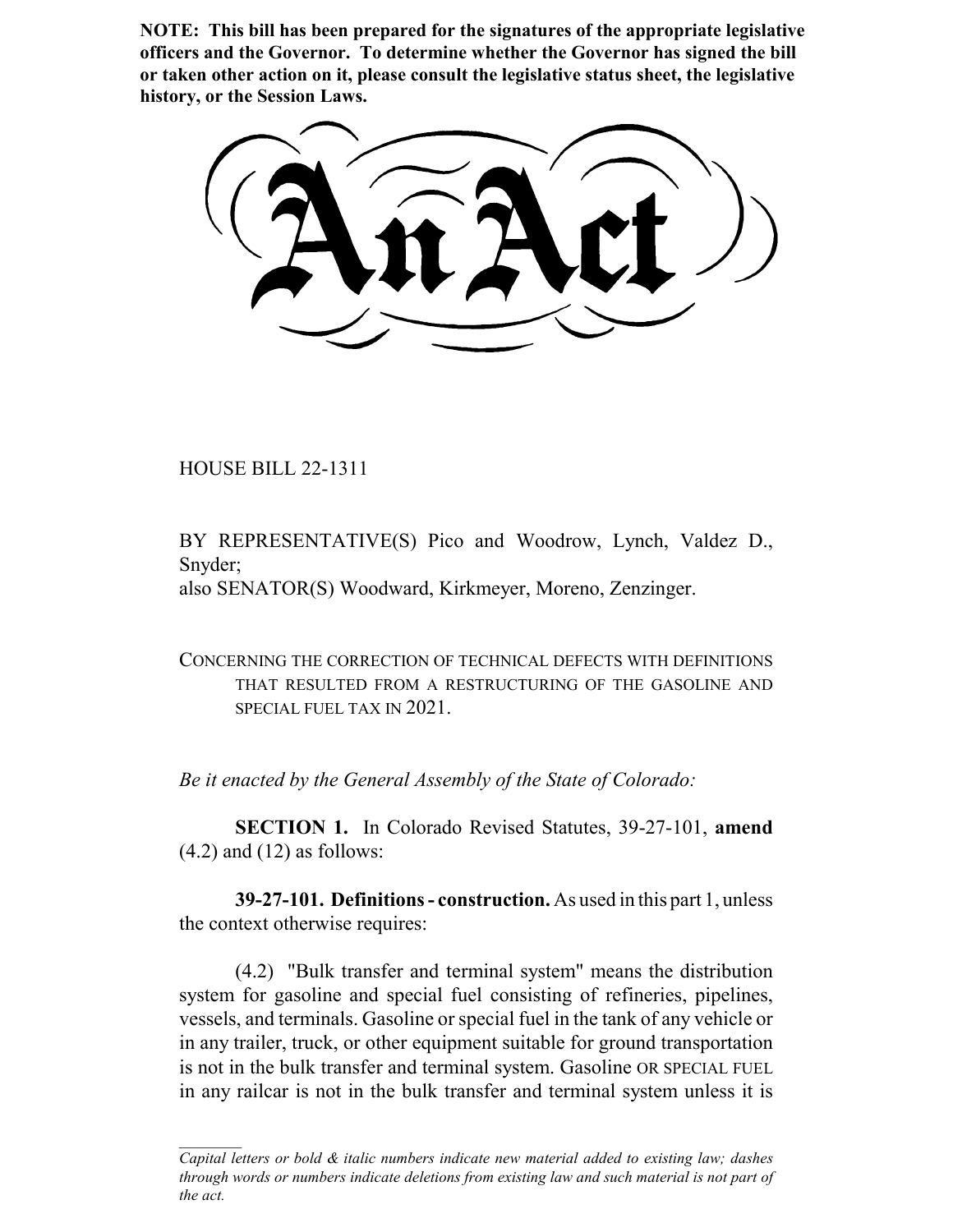being transferred from a refinery to a terminal operated by the refiner.

(12) "Gasoline" means any flammable liquid used primarily as a fuel for the propulsion of motor vehicles, motor boats, or aircraft. "Gasoline" does not include diesel engine fuel, kerosene, liquefied petroleum gas, or natural gas; EXCEPT THAT "GASOLINE" DOES INCLUDE PRODUCTS, INCLUDING KEROSENE, SPECIALLY PREPARED FOR, SOLD FOR, AND USED IN AIRCRAFT. Except as otherwise provided in this subsection (12), any product once blended with gasoline is considered gasoline for purposes of the excise tax imposed pursuant to this part 1.

**SECTION 2. Act subject to petition - effective date.** This act takes effect at 12:01 a.m. on the day following the expiration of the ninety-day period after final adjournment of the general assembly; except that, if a referendum petition is filed pursuant to section 1 (3) of article V of the state constitution against this act or an item, section, or part of this act within such period, then the act, item, section, or part will not take effect unless approved by the people at the general election to be held in